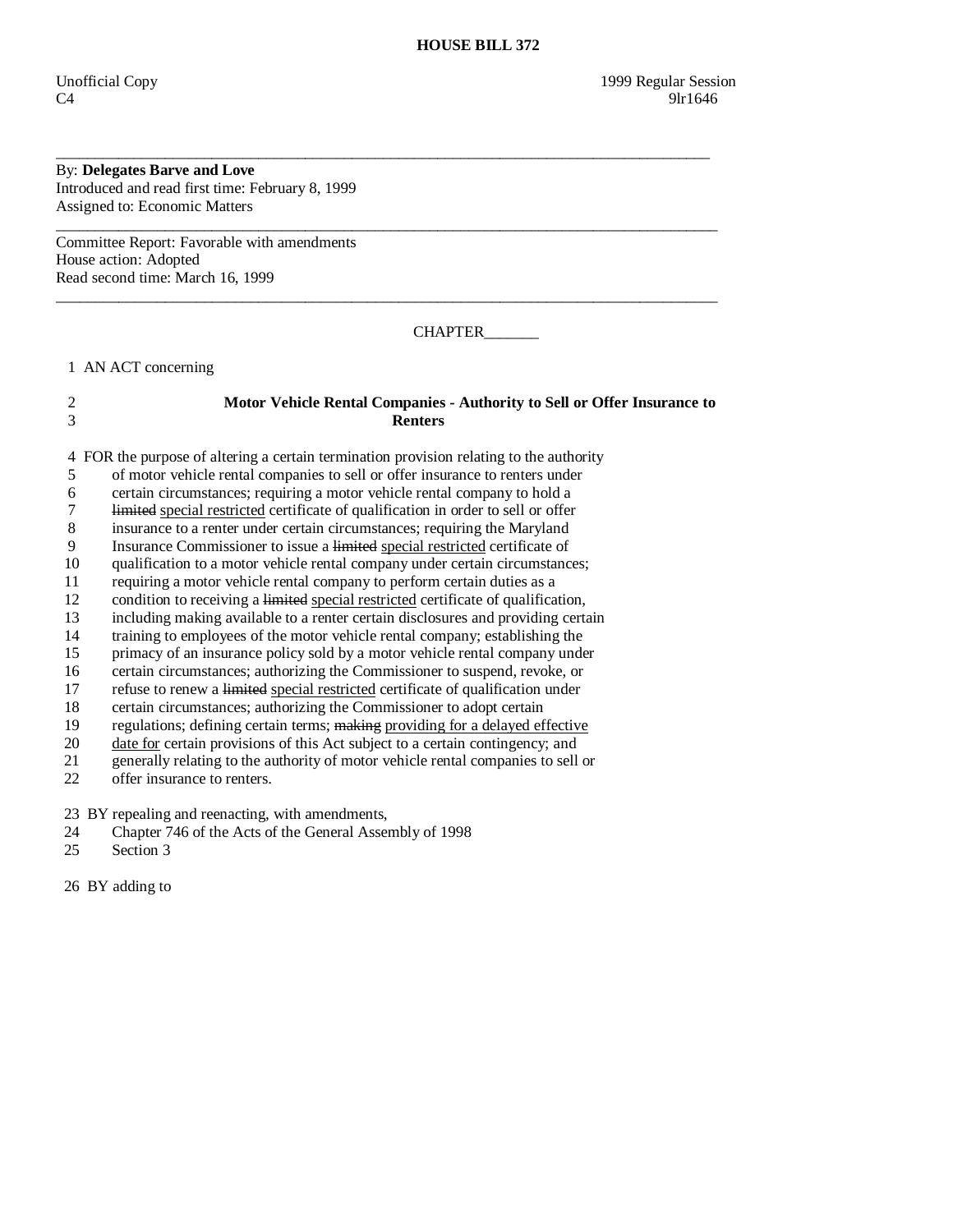- 1 Article Insurance
- 2 Section 10-601 through 10-607, inclusive, to be under the new subtitle "Subtitle
- 3 6. Motor Vehicle Rental Companies"
- 4 Annotated Code of Maryland
- 5 (1997 Volume and 1998 Supplement)

 6 SECTION 1. BE IT ENACTED BY THE GENERAL ASSEMBLY OF 7 MARYLAND, That the Laws of Maryland read as follows:

## 8 **Chapter 746 of the Acts of 1998**

9 SECTION 3. AND BE IT FURTHER ENACTED, That this Act shall take effect

10 June 1, 1998. It shall remain effective for a period of 1 year and 4 7 MONTHS AND, at

 11 the end of [ May 31,] SEPTEMBER 30 DECEMBER 31, 1999, with no further action 12 required by the General Assembly, this Act shall be abrogated and of no further force

13 and effect.

 14 SECTION 2. AND BE IT FURTHER ENACTED, That the Laws of Maryland 15 read as follows:

#### 16 **Article - Insurance**

17 SUBTITLE 6. MOTOR VEHICLE RENTAL COMPANIES.

18 10-601.

 19 (A) IN THIS SUBTITLE THE FOLLOWING WORDS HAVE THE MEANINGS 20 INDICATED.

 21 (B) "MOTOR VEHICLE RENTAL COMPANY" MEANS ANY PERSON THAT IS IN THE 22 BUSINESS OF PROVIDING PRIMARILY PRIVATE PASSENGER MOTOR VEHICLES TO THE 23 PUBLIC UNDER A RENTAL AGREEMENT FOR A PERIOD OF 180 DAYS OR LESS.

 24 (C) "RENTAL AGREEMENT" MEANS ANY WRITTEN AGREEMENT CONTAINING 25 THE TERMS AND CONDITIONS THAT GOVERN THE USE OF A VEHICLE PROVIDED BY A 26 MOTOR VEHICLE RENTAL COMPANY UNDER THE PROVISIONS OF TITLE 18 OF THE 27 TRANSPORTATION ARTICLE.

 28 (D) "RENTER" MEANS ANY PERSON OBTAINING THE USE OF A VEHICLE FROM 29 A MOTOR VEHICLE RENTAL COMPANY UNDER THE TERMS OF A RENTAL 30 AGREEMENT.

31 (E) "VEHICLE" MEANS A MOTOR VEHICLE:

 32 (1) OF THE PRIVATE PASSENGER TYPE, INCLUDING PASSENGER VANS, 33 MINI VANS, AND SPORT UTILITY VEHICLES; OR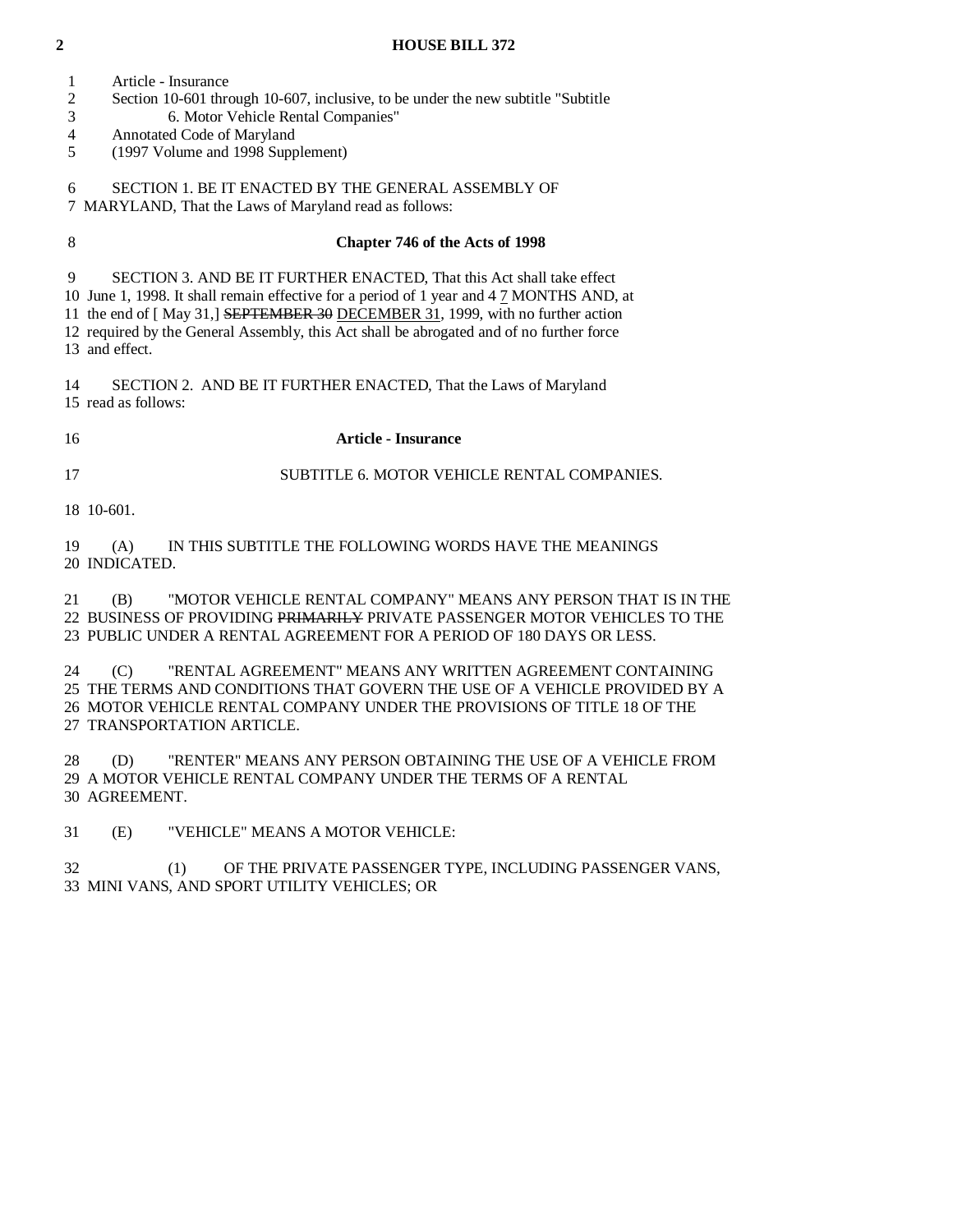1 (2) OF THE CARGO TYPE, INCLUDING CARGO VANS, PICKUP TRUCKS, 2 AND TRUCKS THAT DO NOT REQUIRE THE OPERATOR TO POSSESS A COMMERCIAL 3 DRIVER'S LICENSE.

4 10-602.

 5 (A) A MOTOR VEHICLE RENTAL COMPANY SHALL HOLD A LIMITED SPECIAL 6 RESTRICTED CERTIFICATE OF QUALIFICATION BEFORE THE COMPANY OR ITS 7 EMPLOYEES MAY SELL OR OFFER ANY POLICIES OF INSURANCE IN THIS STATE TO A 8 RENTER IN CONNECTION WITH AND INCIDENTAL TO A RENTAL AGREEMENT.

 9 (B) A LIMITED SPECIAL RESTRICTED CERTIFICATE OF QUALIFICATION 10 ISSUED UNDER THIS SUBTITLE SHALL ALSO AUTHORIZE ANY SALARIED OR HOURLY 11 EMPLOYEE OF THE MOTOR VEHICLE RENTAL COMPANY WHO IS TRAINED, UNDER § 12 10-604(A)(4) OF THIS SUBTITLE, TO ACT ON BEHALF OF, AND UNDER THE 13 SUPERVISION OF, A MOTOR VEHICLE RENTAL COMPANY, WITH RESPECT TO THE 14 KINDS OF INSURANCE SPECIFIED IN § 10-604(B)(2) OF THIS SUBTITLE.

 15 (C) THE ACTS OF AN EMPLOYEE OFFERING OR SELLING INSURANCE 16 COVERAGE ON BEHALF OF A MOTOR VEHICLE RENTAL COMPANY SHALL BE DEEMED 17 THE ACTS OF THE MOTOR VEHICLE RENTAL COMPANY FOR THE PURPOSES OF THIS 18 SUBTITLE.

 19 (D) A MOTOR VEHICLE RENTAL COMPANY HOLDING A LIMITED SPECIAL 20 RESTRICTED CERTIFICATE OF QUALIFICATION ISSUED UNDER THIS SUBTITLE IS 21 NOT REQUIRED TO TREAT PREMIUMS COLLECTED FROM A RENTER THAT 22 PURCHASED INSURANCE FROM THE MOTOR VEHICLE RENTAL COMPANY AS FUNDS 23 RECEIVED IN A FIDUCIARY CAPACITY IF:

 24 (1) THE INSURER REPRESENTED BY THE MOTOR VEHICLE RENTAL 25 COMPANY HAS CONSENTED IN A WRITTEN AGREEMENT, SIGNED BY THE INSURER'S 26 CHIEF ADMINISTRATIVE OFFICER AN OFFICER OF THE INSURER, THAT THE 27 PREMIUMS DO NOT NEED TO BE SEGREGATED FROM OTHER FUNDS RECEIVED BY 28 THE MOTOR VEHICLE RENTAL COMPANY IN CONNECTION WITH THE VEHICLE 29 RENTAL; AND

 30 (2) THE CHARGES FOR INSURANCE COVERAGE ARE ITEMIZED BUT NOT 31 BILLED TO THE RENTER SEPARATELY FROM THE CHARGES FOR THE VEHICLE 32 RENTAL.

33 10-603.

 34 (A) THE COMMISSIONER SHALL ISSUE TO A MOTOR VEHICLE RENTAL 35 COMPANY, OR A FRANCHISEE OF A MOTOR VEHICLE RENTAL COMPANY, A LIMITED 36 SPECIAL RESTRICTED CERTIFICATE OF QUALIFICATION AUTHORIZING THE MOTOR 37 VEHICLE RENTAL COMPANY TO OFFER OR SELL INSURANCE IN CONNECTION WITH, 38 AND INCIDENTAL TO, THE RENTAL OF A VEHICLE IF THE MOTOR VEHICLE RENTAL 39 COMPANY:

40 (1) MEETS THE REQUIREMENTS OF § 10-604 OF THIS SUBTITLE;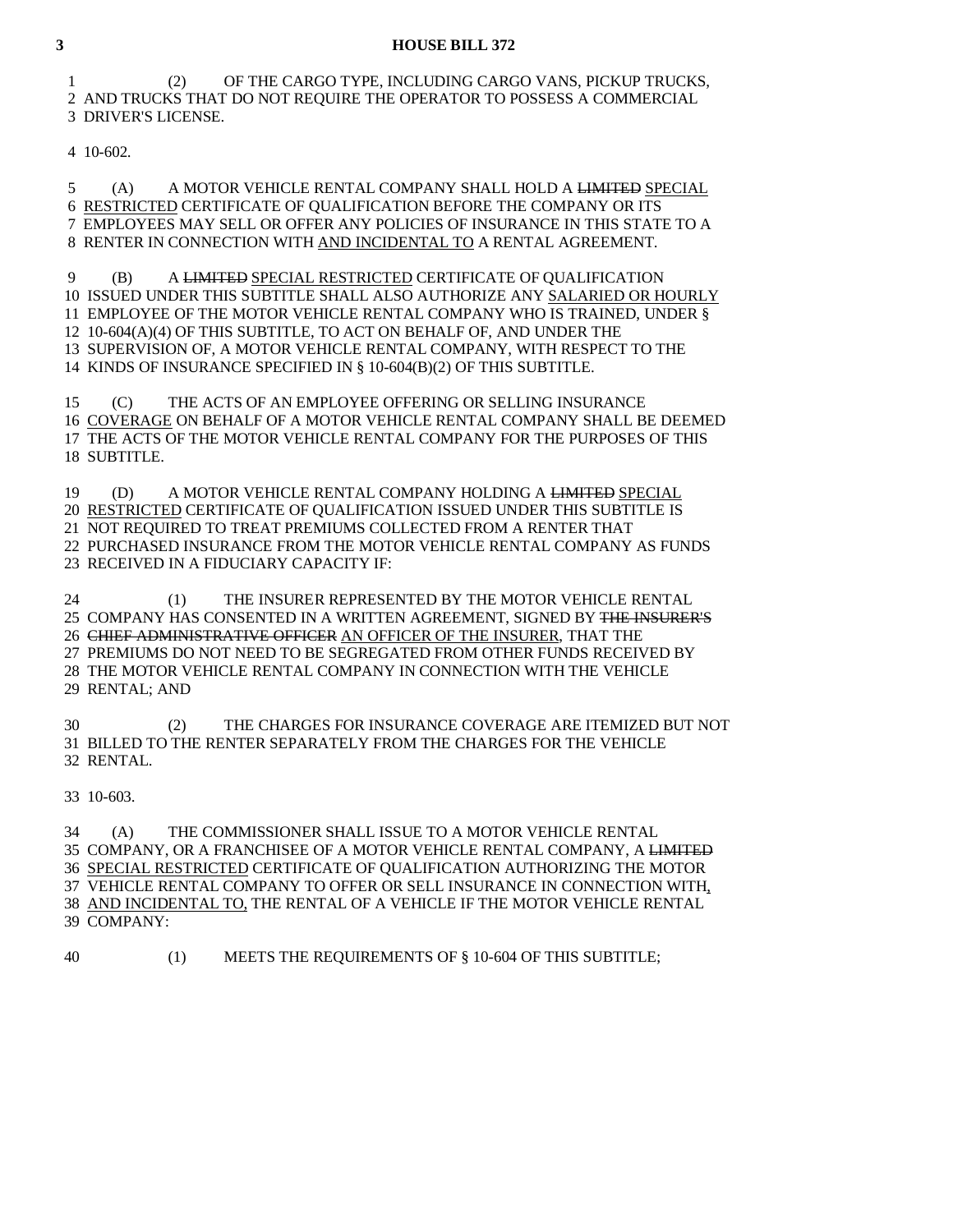1 (2) PAYS THE FEES FOR AGENTS REQUIRED UNDER §§ 2-104(J) AND § 2 2-112 OF THIS ARTICLE THAT ARE APPLICABLE TO A CERTIFICATE OF 3 QUALIFICATION; AND

 4 (3) SUBMITS TO THE COMMISSIONER ANY ADDITIONAL INFORMATION 5 OR DOCUMENTATION THAT THE COMMISSIONER REQUIRES, INCLUDING ANY 6 INFORMATION OR DOCUMENTATION TO DETERMINE THE PROFESSIONAL 7 COMPETENCE, GOOD CHARACTER, AND TRUSTWORTHINESS OF THE MOTOR VEHICLE 8 RENTAL COMPANY.

9 (B) A LIMITED SPECIAL RESTRICTED CERTIFICATE OF TRUST QUALIFICATION 10 ISSUED UNDER THIS SUBTITLE IS SUBJECT TO THE SAME TERM AND RENEWAL 11 CONDITIONS SPECIFIED FOR A CERTIFICATE OF TRUST QUALIFICATION UNDER § 12 10-115 OF THIS TITLE.

13 10-604.

 14 (A) A LIMITED SPECIAL RESTRICTED CERTIFICATE OF QUALIFICATION 15 ISSUED UNDER THIS SUBTITLE AUTHORIZES THE MOTOR VEHICLE RENTAL 16 COMPANY TO OFFER OR SELL, IN CONNECTION WITH, AND INCIDENTAL TO, A MOTOR 17 VEHICLE RENTAL AGREEMENT IN WHICH THE RENTAL PERIOD DOES NOT EXCEED 30 18 DAYS, THE INSURANCE PRODUCTS SPECIFIED IN PARAGRAPH (B) OF THIS SECTION 19 IF:

 20 (1) THE POLICIES HAVE BEEN FILED WITH AND APPROVED BY THE 21 COMMISSIONER;

 22 (2) THE MOTOR VEHICLE RENTAL COMPANY HOLDS AN APPOINTMENT 23 WITH EACH AUTHORIZED INSURER, UNDER § 10-118(A) OF THIS TITLE, THAT THE 24 MOTOR VEHICLE RENTAL COMPANY INTENDS TO REPRESENT;

 25 (3) PRIOR TO COMPLETION OF THE RENTAL TRANSACTION, THE MOTOR 26 VEHICLE RENTAL COMPANY MAKES AVAILABLE PROVIDES TO THE RENTER 27 DISCLOSURES APPROVED BY THE COMMISSIONER THAT:

28 (I) SUMMARIZE, CLEARLY AND CORRECTLY, THE MATERIAL TERMS 29 OF COVERAGE, INCLUDING LIMITATIONS OR EXCLUSIONS;

30 (II) IDENTIFY THE AUTHORIZED INSURER OR INSURERS;

 31 (III) SPECIFY THAT THE POLICIES OFFERED BY THE MOTOR 32 VEHICLE RENTAL COMPANY MAY PROVIDE A DUPLICATION OF COVERAGE ALREADY 33 PROVIDED BY A RENTER'S PERSONAL AUTOMOBILE INSURANCE POLICY, 34 HOMEOWNER'S INSURANCE POLICY, PERSONAL LIABILITY INSURANCE POLICY, OR 35 OTHER SOURCE OF COVERAGE;

36 (IV) SPECIFY THAT THE PURCHASE OF AN INSURANCE POLICY 37 FROM THE COVERAGES OFFERED BY THE MOTOR VEHICLE RENTAL COMPANY IS NOT 38 REQUIRED IN ORDER FOR THE RENTER TO RENT A VEHICLE; AND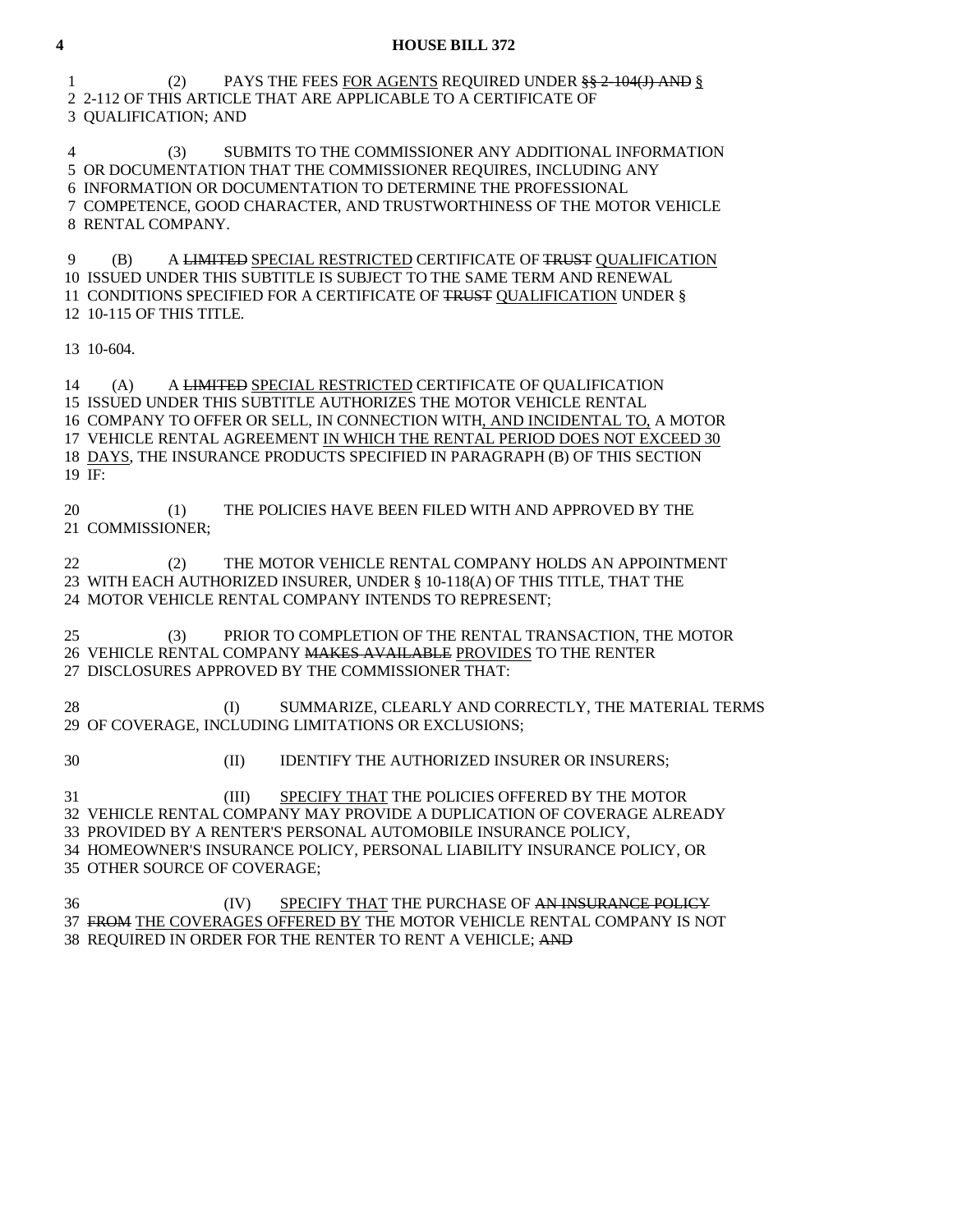1 (V) DESCRIBE THE PROCESS BY WHICH THE RENTER CAN FILE A 2 CLAIM; AND

# 3 (VI) SPECIFY THAT ANY EXCESS LIABILITY COVERAGE PURCHASED 4 BY THE RENTER MAY DUPLICATE COVERAGE REQUIRED TO BE PROVIDED UNDER § 5 18-102(A)(2) OF THE TRANSPORTATION ARTICLE; AND

 6 (4) THE MOTOR VEHICLE RENTAL COMPANY PROVIDES A TRAINING 7 PROGRAM, APPROVED BY THE INSURANCE COMMISSIONER, FOR ANY EMPLOYEE 8 WHO OFFERS, SELLS, OR SOLICITS, OR PROCURES INSURANCE POLICIES COVERAGE 9 UNDER THIS SUBTITLE THAT INCLUDES:

10 (I) BASIC INSTRUCTION ABOUT THE KINDS OF INSURANCE 11 SPECIFIED IN SUBSECTION (B) OF THIS SECTION THAT CAN BE OFFERED TO 12 RENTERS;

 13 (II) INSTRUCTION THAT THE TRAINEE SHALL INFORM A RENTER 14 THAT THE PURCHASE OF ANY INSURANCE FROM THE MOTOR VEHICLE RENTAL 15 COMPANY IS NOT REQUIRED IN ORDER FOR THE RENTER TO RENT A VEHICLE; AND

16 (III) INSTRUCTION THAT THE TRAINEE SHALL INFORM A RENTER 17 THAT THE RENTER MAY HAVE INSURANCE POLICIES THAT ALREADY PROVIDE THE 18 COVERAGE BEING OFFERED BY THE MOTOR VEHICLE RENTAL COMPANY.

 19 (B) A LIMITED SPECIAL RESTRICTED CERTIFICATE OF QUALIFICATION 20 ISSUED UNDER THIS SUBTITLE AUTHORIZES THE MOTOR VEHICLE RENTAL 21 COMPANY TO OFFER OR SELL INSURANCE POLICIES UNDER THIS SUBTITLE THAT 22 ARE:

 23 (1) IN EXCESS OF OR OPTIONAL TO THE COVERAGES REQUIRED TO BE 24 PROVIDED BY THE MOTOR VEHICLE RENTAL COMPANY UNDER TITLE 17 OF THE 25 TRANSPORTATION ARTICLE AND ANY RELATED REGULATIONS; AND

- 26 (2) ONE OF THE FOLLOWING KINDS OF INSURANCE:
- 27 (I) BODILY INJURY LIABILITY;
- 28 (II) PROPERTY DAMAGE LIABILITY;

29 (III) UNINSURED MOTORIST INSURANCE; OR

- 30 (IV) PERSONAL ACCIDENT INSURANCE;
- 31 **(V)** PERSONAL EFFECTS COVERAGE;

#### 32 (VI) ROADSIDE ASSISTANCE AND EMERGENCY SICKNESS 33 PROTECTION PROGRAMS; AND

- 34 (VII) ANY OTHER TRAVEL OR MOTOR VEHICLE RELATED INSURANCE
- 35 COVERAGE THAT THE COMMISSIONER MAY APPROVE AS MEANINGFUL AND
- 36 APPROPRIATE IN CONNECTION WITH THE RENTAL OF A VEHICLE.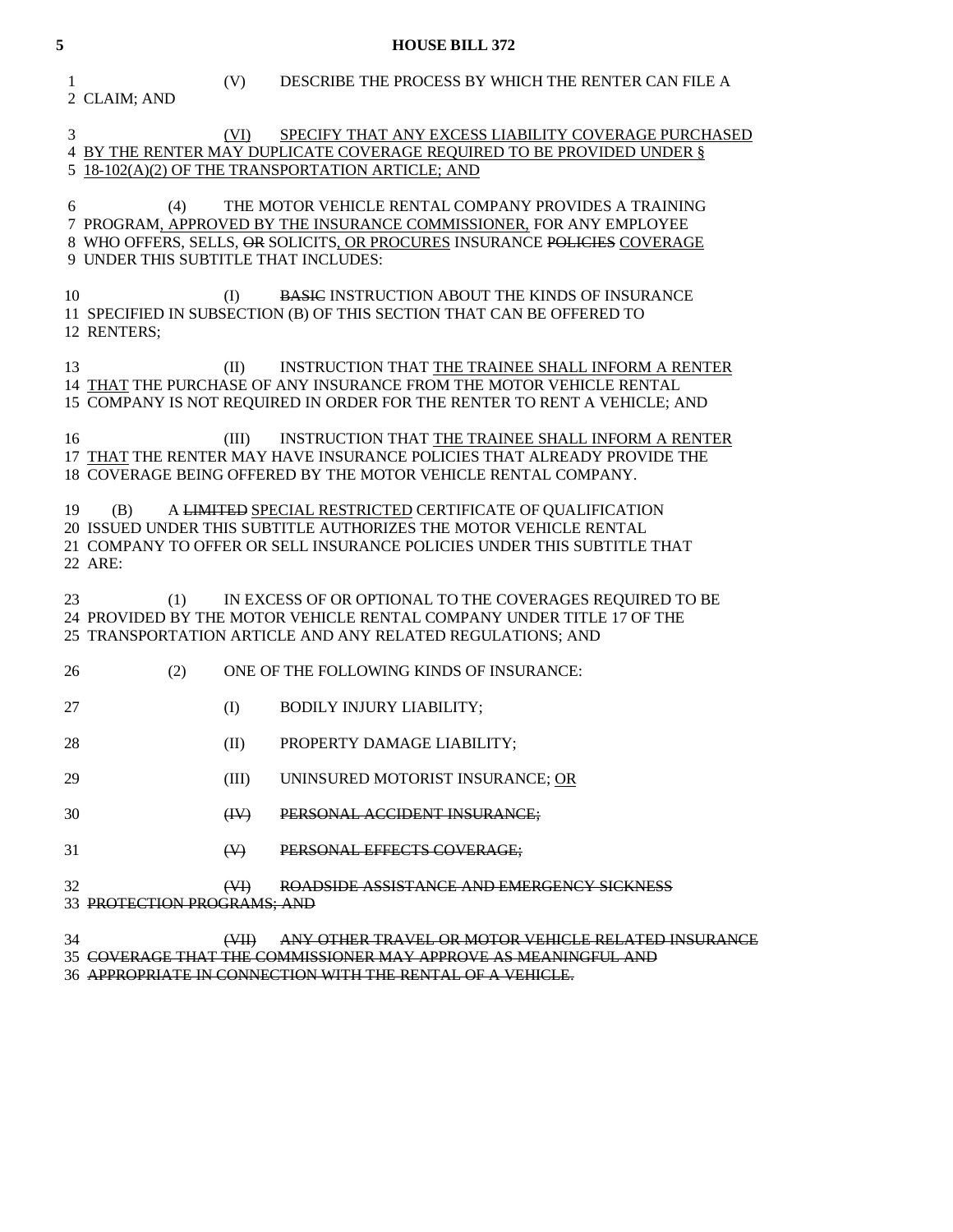## 1 (IV) IF APPROVED BY THE COMMISSIONER, ANY OTHER INSURANCE 2 COVERAGE THAT IS APPROPRIATE IN CONNECTION WITH THE RENTAL OF A MOTOR 3 VEHICLE.

4 10-605.

 5 (A) EXCEPT AS PROVIDED IN SUBSECTION (B) OF THIS SECTION, AN 6 INSURANCE POLICY SOLD IN CONNECTION WITH, AND INCIDENTAL TO, THE RENTAL 7 OF A VEHICLE UNDER THE PROVISIONS OF THIS SUBTITLE IS PRIMARY TO ANY 8 OTHER VALID AND COLLECTIBLE COVERAGE.

 9 (B) ANY INSURANCE SOLD TO A RENTER UNDER THE PROVISIONS OF THIS 10 SUBTITLE IS NOT PRIMARY TO:

11 (4) THE COVERAGES PROVIDED BY THE MOTOR VEHICLE RENTAL 12 COMPANY ON THE RENTAL VEHICLE UNDER § 17-103(B) OF THE TRANSPORTATION 13 ARTICLE; OR

 14 (2) A POLICY THAT IS ISSUED IN CONNECTION WITH A REPLACEMENT 15 VEHICLE AS DESCRIBED IN § 18-102(A)(2) OF THE TRANSPORTATION ARTICLE.

16 10-606.

 17 (A) THE COMMISSIONER MAY SUSPEND, REVOKE, OR REFUSE TO RENEW A 18 LIMITED SPECIAL RESTRICTED CERTIFICATE OF QUALIFICATION ISSUED UNDER 19 THIS SUBTITLE AFTER NOTICE AND OPPORTUNITY FOR A HEARING UNDER TITLE 2, 20 SUBTITLE 2 OF THIS ARTICLE IF THE MOTOR VEHICLE RENTAL COMPANY OR AN 21 EMPLOYEE OF THE MOTOR VEHICLE RENTAL COMPANY HAS:

 22 (1) WILLFULLY VIOLATED THIS ARTICLE OR ANOTHER LAW OF THE 23 STATE THAT RELATES TO INSURANCE;

24 (2) BEEN OPERATING OPERATED WITHOUT A LIMITED SPECIAL 25 RESTRICTED CERTIFICATE OF QUALIFICATION AS REQUIRED UNDER THIS SUBTITLE;

26 (3) FAILED TO PROVIDE REQUIRED DISCLOSURES;

27 (4) OFFERED OR SOLD UNAPPROVED INSURANCE PRODUCTS;

28 (5) FAILED TO HOLD AN APPOINTMENT WITH THE NAMED INSURER;

29 AND

 30 (6) FAILED TO PROVIDE TRAINING TO TRAIN EMPLOYEES OFFERING OR 31 SELLING INSURANCE PRODUCTS ON BEHALF OF THE MOTOR VEHICLE RENTAL 32 COMPANY; OR

 33 (7) MISREPRESENTED PERTINENT FACTS OR POLICY PROVISIONS THAT 34 RELATE TO THE COVERAGE OFFERED OR SOLD PURSUANT TO THIS SUBTITLE.

 35 (B) A MOTOR VEHICLE RENTAL COMPANY AND ITS EMPLOYEES MAY NOT 36 ADVERTISE, REPRESENT, OR OTHERWISE HOLD ITSELF OUT AS AN AUTHORIZED